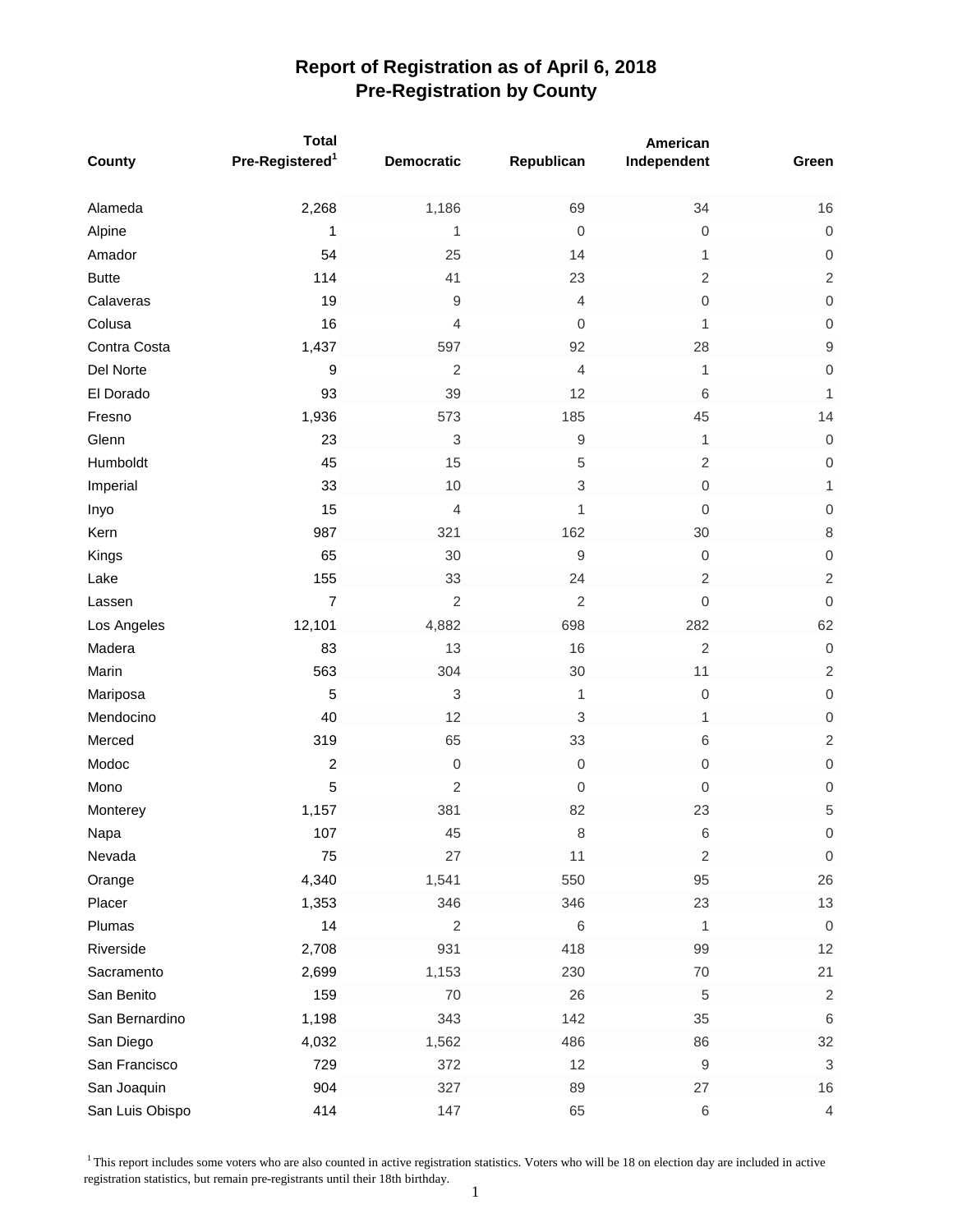|                 | Peace and        |                  |                           | <b>No Party</b>           |                |  |
|-----------------|------------------|------------------|---------------------------|---------------------------|----------------|--|
| County          | Libertarian      | Freedom          | <b>Unknown</b>            | Other                     | Preference     |  |
| Alameda         | 16               | 21               | 86                        | 21                        | 819            |  |
| Alpine          | $\mathbf 0$      | $\mathbf 0$      | $\boldsymbol{0}$          | $\boldsymbol{0}$          | $\overline{0}$ |  |
| Amador          | $\sqrt{2}$       | 1                | 0                         | 1                         | 10             |  |
| <b>Butte</b>    | $\,$ 3 $\,$      | $\sqrt{2}$       | 4                         | $\overline{2}$            | 35             |  |
| Calaveras       | $\mathbf 0$      | 1                | 0                         | $\mathbf 0$               | 5              |  |
| Colusa          | $\mathbf 0$      | 0                | $\boldsymbol{0}$          | $\mathbf 0$               | 11             |  |
| Contra Costa    | $\boldsymbol{9}$ | 4                | 161                       | $\sqrt{2}$                | 535            |  |
| Del Norte       | $\mathbf 0$      | 0                | $\boldsymbol{0}$          | $\boldsymbol{0}$          | 2              |  |
| El Dorado       | 3                | 1                | $\boldsymbol{0}$          | 1                         | 30             |  |
| Fresno          | 17               | 31               | $\boldsymbol{0}$          | $\ensuremath{\mathsf{3}}$ | 1,068          |  |
| Glenn           | $\mathbf 0$      | 0                | $\boldsymbol{0}$          | $\boldsymbol{0}$          | 10             |  |
| Humboldt        | $\overline{c}$   | 1                | 1                         | $\boldsymbol{0}$          | 19             |  |
| Imperial        | 1                | 0                | 1                         | $\boldsymbol{0}$          | 17             |  |
| Inyo            | 1                | 1                | $\mathbf 0$               | $\boldsymbol{0}$          | $\,8\,$        |  |
| Kern            | 11               | 8                | 44                        | 1                         | 402            |  |
| Kings           | $\mbox{O}$       | 0                | 1                         | 0                         | 25             |  |
| Lake            | $\mathbf 0$      | 1                | $\boldsymbol{0}$          | $\boldsymbol{0}$          | 93             |  |
| Lassen          | $\mathbf 0$      | 0                | $\boldsymbol{0}$          | $\mathbf 0$               | $\mathfrak{Z}$ |  |
| Los Angeles     | 101              | 159              | 620                       | 37                        | 5,260          |  |
| Madera          | 1                | $\mathsf 0$      | $\sqrt{2}$                | $\mathbf 0$               | 49             |  |
| Marin           | $\overline{7}$   | 4                | $\ensuremath{\mathsf{3}}$ | $\sqrt{2}$                | 200            |  |
| Mariposa        | $\boldsymbol{0}$ | $\mathsf 0$      | $\mathsf 0$               | $\mathbf 0$               | 1              |  |
| Mendocino       | $\mathbf 0$      | 0                | 1                         | $\mathbf 0$               | 23             |  |
| Merced          | 4                | $\overline{2}$   | 0                         | $\boldsymbol{0}$          | 207            |  |
| Modoc           | $\mathbf 0$      | 0                | $\mathbf 0$               | $\boldsymbol{0}$          | 2              |  |
| Mono            | 0                | 0                | $\boldsymbol{0}$          | $\boldsymbol{0}$          | 3              |  |
| Monterey        | 4                | 20               | 163                       | 0                         | 479            |  |
| Napa            | 0                | $\boldsymbol{0}$ | 1                         | $\,0\,$                   | 47             |  |
| Nevada          | 1                | 1                | 0                         | $\,0\,$                   | 33             |  |
| Orange          | 54               | 35               | $\mbox{O}$                | $10$                      | 2,029          |  |
| Placer          | 141              | 5                | 24                        | 4                         | 451            |  |
| Plumas          | $\mathbf 0$      | $\mathbf 0$      | $\mathbf 0$               | 0                         | $\,$ 5 $\,$    |  |
| Riverside       | 26               | 30               | 52                        | $\,8\,$                   | 1,132          |  |
| Sacramento      | 40               | 53               | 89                        | $\overline{7}$            | 1,036          |  |
| San Benito      | $\sqrt{2}$       | $\mathbf{1}$     | $\mathbf 0$               | 0                         | 53             |  |
| San Bernardino  | 12               | 17               | 87                        | 8                         | 548            |  |
| San Diego       | 51               | 49               | 102                       | 14                        | 1,650          |  |
| San Francisco   | 3                | $\overline{4}$   | 24                        | $\sqrt{2}$                | 300            |  |
| San Joaquin     | $18$             | $\,$ 5 $\,$      | 23                        | $\sqrt{2}$                | 397            |  |
| San Luis Obispo | $\,$ 5 $\,$      | 5                | 18                        | 1                         | 163            |  |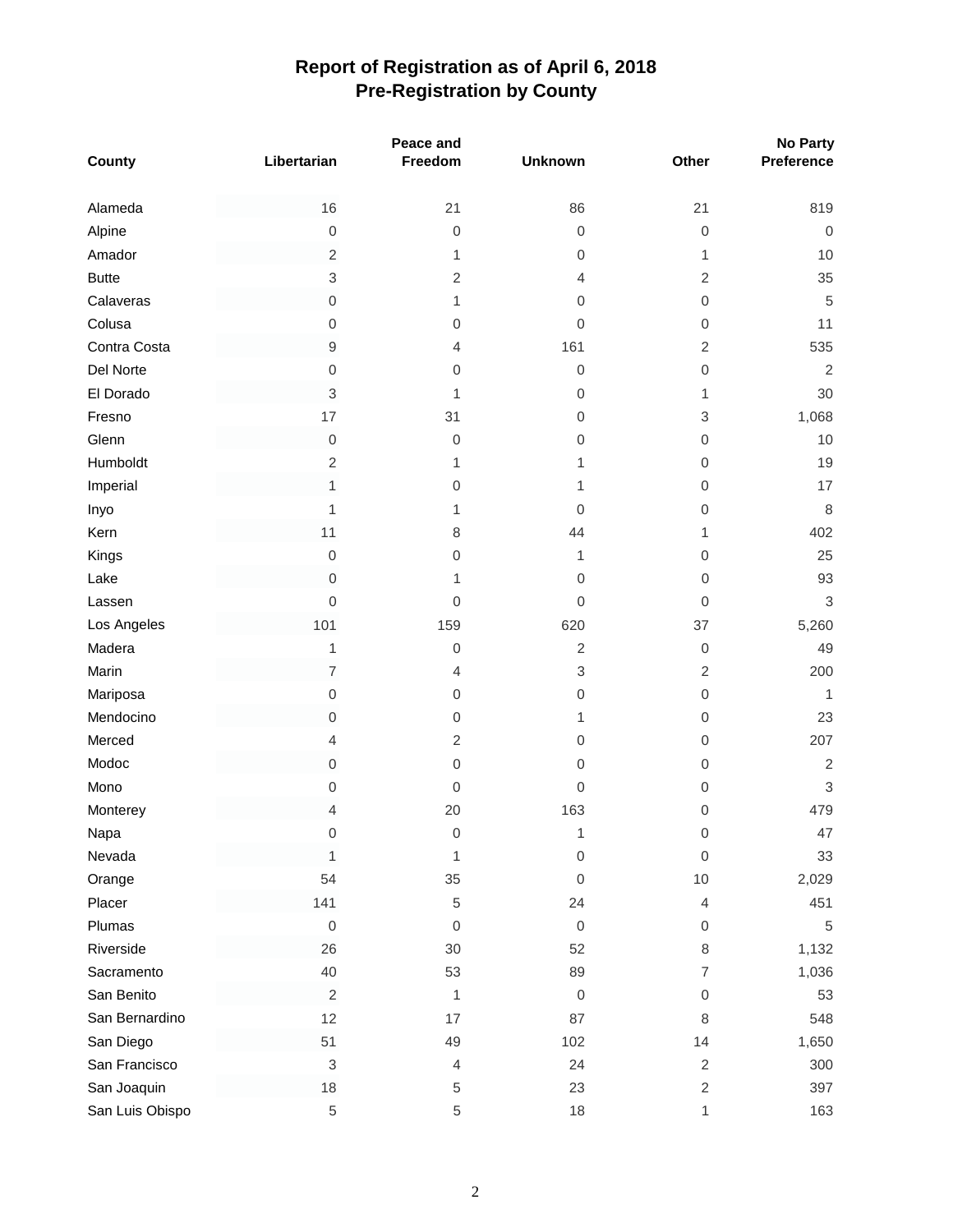|                    | <b>Total</b>                |                   |            | American       |                  |
|--------------------|-----------------------------|-------------------|------------|----------------|------------------|
| County             | Pre-Registered <sup>1</sup> | <b>Democratic</b> | Republican | Independent    | Green            |
| San Mateo          | 1,010                       | 537               | 54         | 25             | $\sqrt{3}$       |
| Santa Barbara      | 476                         | 198               | 42         | $\overline{7}$ | $\overline{4}$   |
| Santa Clara        | 2,780                       | 1,297             | 157        | 37             | $10$             |
| Santa Cruz         | 603                         | 274               | 29         | 18             | 8                |
| Shasta             | 232                         | 54                | 67         | 10             | $\mbox{O}$       |
| Sierra             | 1                           | $\mathbf 0$       | 0          | $\mathbf 0$    | $\boldsymbol{0}$ |
| Siskiyou           | 28                          | 7                 | 5          | 1              | $\mathbf 0$      |
| Solano             | 584                         | 223               | 37         | 16             | $\overline{4}$   |
| Sonoma             | 638                         | 285               | 53         | 11             | $\,$ 6 $\,$      |
| Stanislaus         | 824                         | 305               | 122        | 13             | 1                |
| Sutter             | 51                          | 17                | 6          | $\overline{2}$ | $\boldsymbol{0}$ |
| Tehama             | 40                          | 9                 | 15         | 2              | $\mathbf 0$      |
| Trinity            | 1                           |                   | $\Omega$   | $\overline{0}$ | $\mathbf 0$      |
| Tulare             | 616                         | 174               | 91         | 14             | $\sqrt{2}$       |
| Tuolumne           | 68                          | 15                | 15         | $\mathbf{1}$   | 1                |
| Ventura            | 1,431                       | 581               | 167        | 49             | $\,$ 5 $\,$      |
| Yolo               | 334                         | 94                | 27         | 14             | 1                |
| Yuba               | 39                          | 8                 | 7          | 1              | $\boldsymbol{0}$ |
| <b>State Total</b> | 50,040                      | 19,502            | 4,764      | 1,163          | 304              |
| <b>Percent</b>     |                             | 38.97%            | 9.52%      | 2.32%          | 0.61%            |

 $1$ <sup>1</sup> This report includes some voters who are also counted in active registration statistics. Voters who will be 18 on election day are included in active registration statistics, but remain pre-registrants until their 18th birthday.